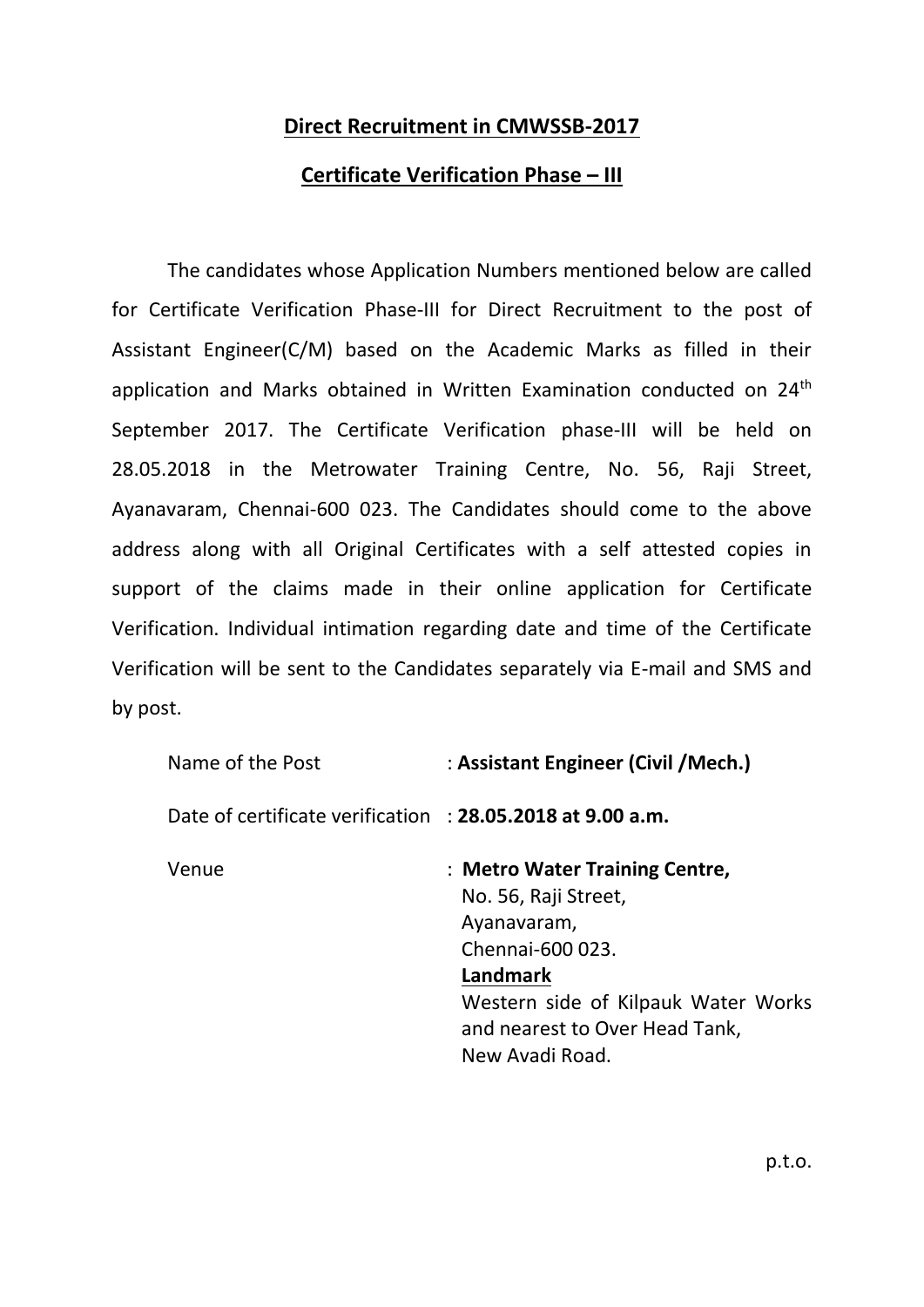Application Number of candidates called for Certificate Verification Phase- III

| 131765 | 110572 | 110363 | 102961 | 122386 |
|--------|--------|--------|--------|--------|
| 144361 | 128791 | 150467 | 153341 | 150760 |
| 181217 | 134474 | 128309 | 143855 | 123270 |
| 173943 | 117040 | 120756 | 135191 | 131581 |
| 173870 | 156028 | 175972 | 152196 | 155465 |
| 119711 | 102858 | 152323 | 103032 | 153673 |
| 133456 | 135047 | 110757 | 108321 | 107909 |
| 171335 | 178663 | 170048 | 172081 | 152084 |
| 109349 | 162071 | 158767 | 119738 | 160166 |
| 163196 | 100039 | 171900 | 117357 | 141994 |
| 152666 | 132721 | 118883 | 150280 | 132724 |
| 133098 | 141876 | 179422 | 139719 | 157516 |
| 160322 | 107334 | 159621 | 106945 | 180290 |
| 122653 | 138265 | 155407 | 154280 | 178284 |
| 104652 | 131996 | 111381 | 145809 | 129293 |
| 125653 | 163318 |        |        |        |

Total No. of Candidates : 77